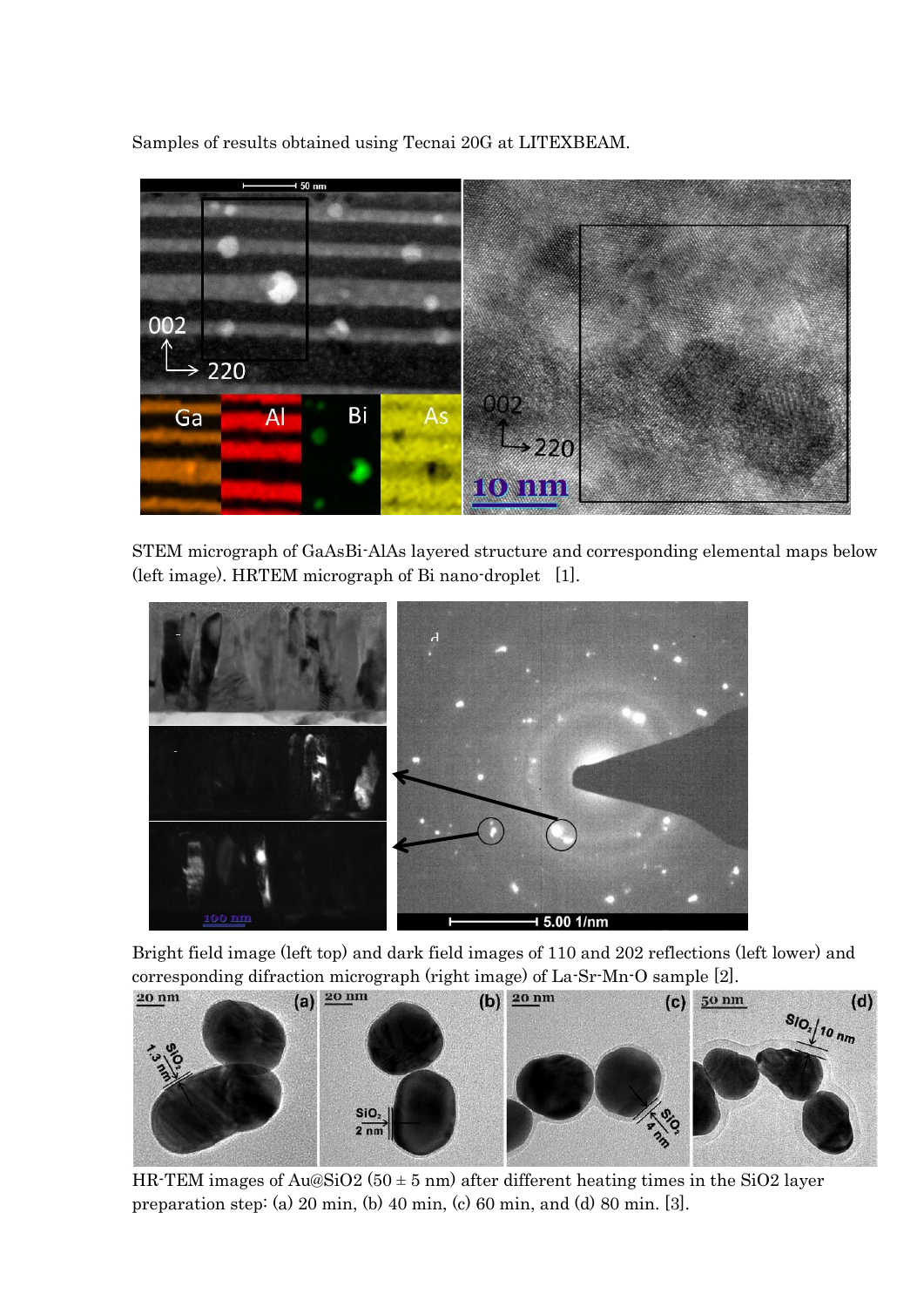

TEM high resolution images with FFT image as inset and the dependence of the grey value of pixel on the distance at local area (on the right), respectively: YAG:5%Eu3+ (A), YAG:30%Eu3+ (B), YGG:5%Eu3+ (C) and YGG:30%Eu3+ (D) [4].

## References

[1] R. Butkutė et al. "Bismuth Quantum Dots in Annealed GaAsBi/AlAs Quantum Wells". Nanoscale research letters, 12 (2017) 436. doi: 10.1186/s11671-017-2205-7.